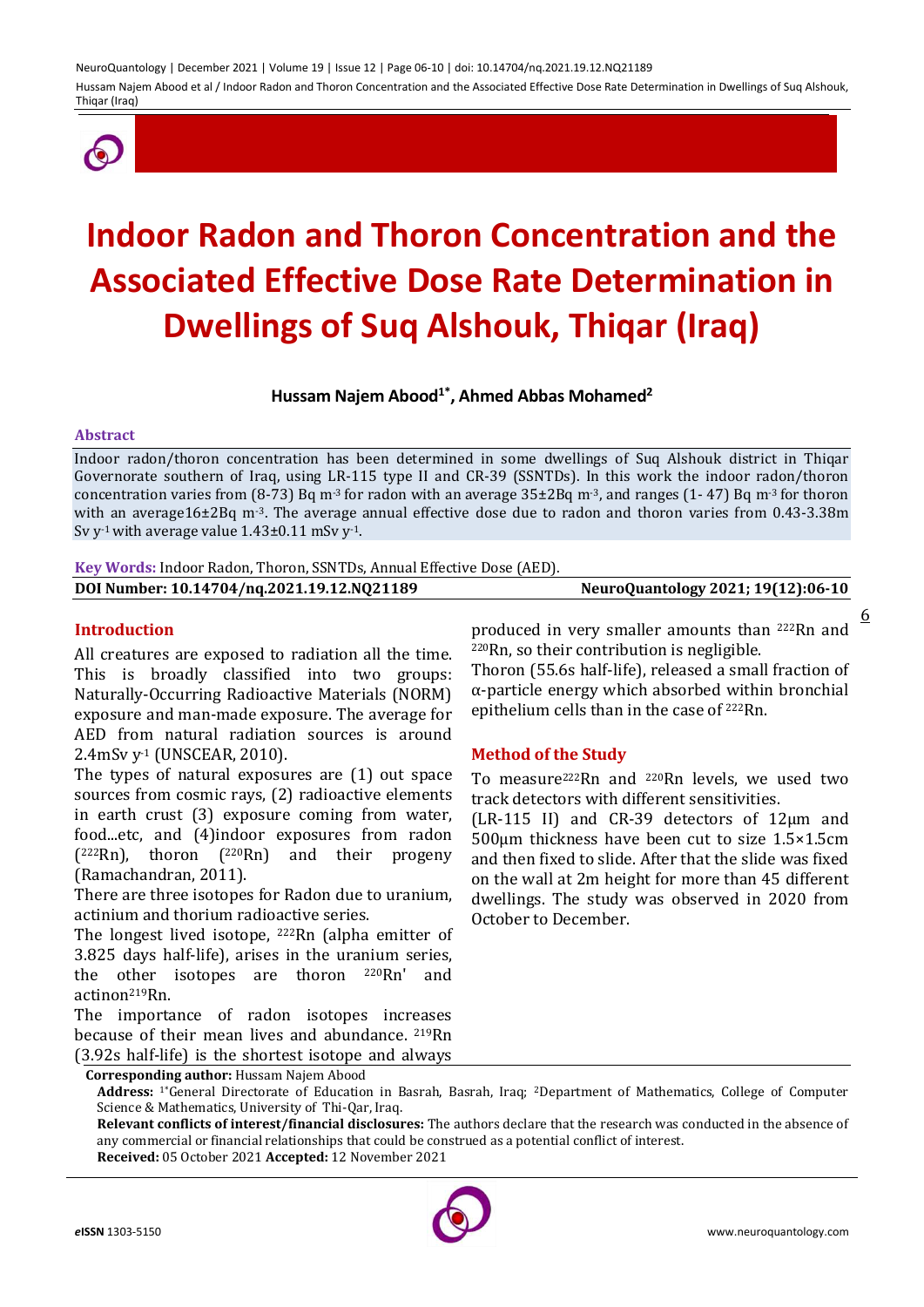NeuroQuantology | December 2021 | Volume 19 | Issue 12 | Page 06-10 | doi: 10.14704/nq.2021.19.12.NQ21189 Hussam Najem Abood et al / Indoor Radon and Thoron Concentration and the Associated Effective Dose Rate Determination in Dwellings of Suq Alshouk, Thigar (Iraq)

The two detectors had been removed after 3 months of exposure. (LR-115 II)detectors were etched by NaOH solution (2.5N) for 2h at 60°C, while CR-39 detectors were etched by NaOH solution (6.25N) for 7h at 70° C, in water bath with constant temperature (Hafez, 1992).

The plastic detectors had been washed under water and track density measured for them by using (400x) microscope, taking the care of subtracting the background reading.

A film of 5μm remains from SSNTD because of etching conditions, which corresponds to energy limits (1*.*6 to 4*.*7) MeV. Alpha particles reached LR-115 II within this limits will be registered a bright spot track.

All alpha particles reaching CR-39 detector within angle less than etching critical angle will registered (Misdaq, 2013).

The total track density, is given by:

$$
\rho_G^{CR} = \frac{1}{4} A_c(^{222}Rn) \left[ (R_1 B_1 \sin^2 \theta_{c1} + M(^{218}Po) R_2 B_2 \sin^2 \theta_{c2} \right. \\ + M(^{214}Po) M(^{214}Bi) M(^{214}Pb) M(^{218}Po) R_3 B_3 \sin^2 \theta_{c3} \right. \\ + \frac{A_c(^{220}Rn)}{A_c(^{222}Rn)} (R_1 B_1 \sin^2 \theta_{c1} + M(^{216}Po) R_2 B_2 \sin^2 \theta_{c2} \right. \\ + M(^{212}Bi) M(^{212}Pb) M(^{216}Po) R_3 B_3 \sin^2 \theta_{c3} \left. + M(^{212}Po) M(^{212}Bi) M(^{212}Pb) M(^{216}Po) R_4 B_4 \sin^2 \theta_{c4} \right] (1)
$$
  
\n
$$
\rho_G^{LR} = \frac{1}{4} \Delta R \sin^2 \theta'_{c} A_c(^{222}Rn) \left[ (B_1 + M(^{218}Po) B_2 + M(^{214}Po) M(^{214}Bi) M(^{214}Pb) M(^{218}Po) B_3 \right. \\ + \frac{A_c(^{220}Rn)}{A_c(^{222}Rn)} (R_1 B_1 + M(^{216}Po) B_2 + M(^{212}Bi) M(^{212}Pb) M(^{216}Po) B_3 \right. \\ + M(^{212}Po) M(^{212}Bi) M(^{212}Po) M(^{216}Po) B_4) (2)
$$

By combining Eqs. (1) and (2) we obtain:-

$$
\begin{pmatrix}\n\frac{\rho_{G}^{CR}}{\rho_{G}^{LR}} \\
+m(^{214}Po)M(^{214}Bi)M(^{218}Po)R_{2}B_{2}sin^{2}\theta_{c2} \\
+m(^{214}Po)M(^{214}Bi)M(^{218}Po)R_{3}B_{3}sin^{2}\theta_{c3}\n\end{pmatrix} + \frac{A_{c}(^{220}Rn)}{A_{c}(^{222}Rn)}\n\begin{pmatrix}\n(R_{1}B_{1}sin^{2}\theta_{c1} + M(^{216}Po)R_{2}B_{2}sin^{2}\theta_{c2} \\
+m(^{212}Bi)M(^{212}Pb)M(^{216}Po)R_{3}B_{3}sin^{2}\theta_{c3} \\
+m(^{212}Po)M(^{212}Bi)M(^{212}Pb)M(^{216}Po)R_{4}B_{4}sin^{2}\theta_{c4}\n\end{pmatrix}}{ARsin^{2}\theta_{c}}\n\begin{pmatrix}\nR_{1} + M(^{218}Po)B_{2} \\
+M(^{214}Po)M(^{214}Bi)M(^{214}Pb)M(^{218}Po)B_{3}\n\end{pmatrix}
$$
\n(3)\n
$$
B_{1} + M(^{216}Po)B_{2} \\
+ M(^{212}Bi)M(^{212}Pb)M(^{216}Po)B_{3}\n\end{pmatrix}
$$
\n(3)

Where  $R_i$  is the range of alpha particle in air,  $B_i$  is the branching ratio,  $\theta_{ci}$  is critical angle of etching and M<sup>i</sup> is ratio of the *i*-th daughter to its parent. Measuring  $\rho_G^{CR}$  and  $\rho_G^{LR}$  track density lead to find the  $A_c$ (220Rn)/ $A_c$ (222Rn) ratio [Eq. (4)], consequently  $A_c$ (222Rn) and  $A_c$ (220Rn) alpha-activities[Eq. (1)],

and the activities of the radon decay products [A<sub>c</sub>(218Po), A<sub>c</sub>(214Pb) - β emitter, A<sub>c</sub>(214Bi)- β emitter,  $A_c[^{214}Po]$ ] and thoron  $[(A_c(^{216}Po), A_c(^{212}Pb) - \beta]$ emitter, Ac( $2^{12}$ Bi), A<sub>c</sub>( $2^{12}$ Po)] decay products in a given room, using method described in details (Hussam, 2015).



7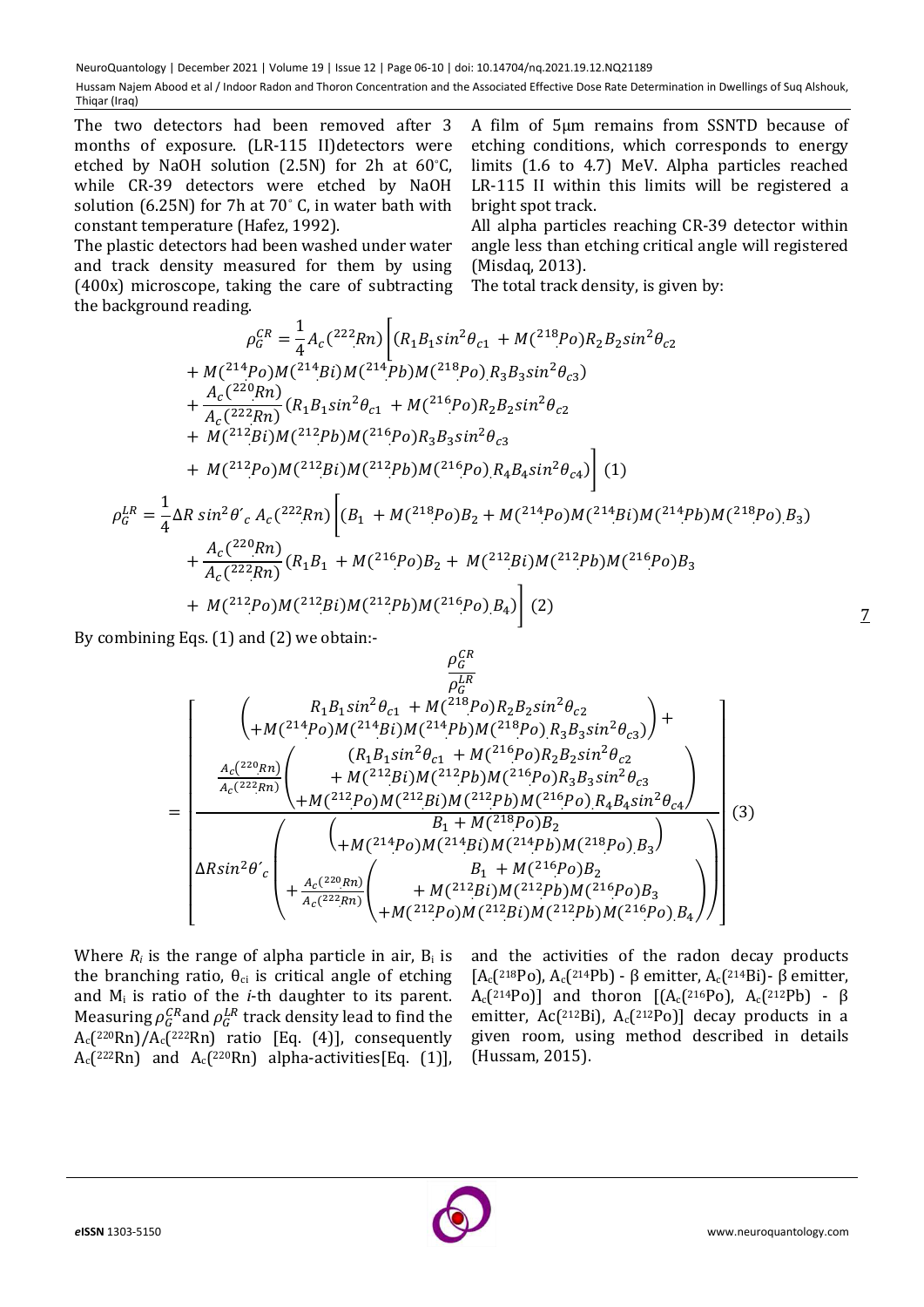NeuroQuantology | December 2021 | Volume 19 | Issue 12 | Page 06-10 | doi: 10.14704/nq.2021.19.12.NQ21189 Hussam Najem Abood et al / Indoor Radon and Thoron Concentration and the Associated Effective Dose Rate Determination in Dwellings of Suq Alshouk, Thiqar (Iraq)

$$
\frac{A_{c}(^{220}Rn)}{A_{c}(^{222}Rn)} = \frac{\begin{bmatrix} \frac{\rho_{G}^{CR}}{\rho_{G}^{LR}}\Delta Rsin^{2}\theta'_{c} \bigg( \frac{B_{1} + M(^{218}Po)B_{2}}{+M(^{214}Po)M(^{214}Bi)M(^{214}Pb)M(^{218}Po)B_{3}} \bigg) \\ - \bigg( \frac{R_{1}B_{1}sin^{2}\theta_{c1} + M(^{218}Po)R_{2}B_{2}sin^{2}\theta_{c2}}{+M(^{214}Po)M(^{214}Bi)M(^{214}Pb)M(^{218}Po)R_{3}B_{3}sin^{2}\theta_{c3}} \bigg) \bigg) \end{bmatrix}}{\begin{bmatrix} (R_{1}B_{1}sin^{2}\theta_{c1} + M(^{216}Po)R_{2}B_{2}sin^{2}\theta_{c2} \\ + M(^{212}Bi)M(^{212}Pb)M(^{216}Po)R_{3}B_{3}sin^{2}\theta_{c3} \\ + M(^{212}Po)M(^{212}Bi)M(^{212}Pb)M(^{216}Po)R_{4}B_{4}sin^{2}\theta_{c4} \end{bmatrix} - \begin{bmatrix} B_{1} + M(^{216}Po)B_{2} \\ B_{1} + M(^{216}Po)B_{2} \\ B_{1} + M(^{216}Po)B_{2} \\ + M(^{212}Bi)M(^{212}Pb)M(^{212}Pb)M(^{216}Po)B_{3} \\ + M(^{212}Po)M(^{212}Bi)M(^{212}Pb)M(^{216}Po)B_{3} \end{bmatrix}} \bigg)
$$

The annual exposure for potential alpha energy  $C_p$ (effective dose equivalent) is given by (Sharma, 2012):

$$
C_{p(^{222}Rn)}[WLM.y^{-1}] = \frac{T \times n \times F \times A_c(^{222}Rn)}{170 \times 3700} (5)
$$

For thoron:

$$
C_{p(^{220}Rn)}[WLM.y^{-1}] = \frac{T \times n \times F \times A_c(^{220}Rn)}{170 \times 275}
$$
 (6)

T: time of occupancy =8760 h.y-1

n: Occupancy factor = (0.8 and 0.2) indoor and outdoor respectively.

Assuming  $(T \times n)$  7000 h per year indoors or  $(T \times n)$  2000 hours per year at work and equilibrium factor (F) 0.4 for radon and 0.1 for thoron (ICRP, 2010).

The calculated AED received by human lungs has been determined by using a conversion factor of (3.88 and 3.4) mSv/WLM for radon and thoron respectively (ICRP, 1993).

## **Results & Discussion**

The measured values for indoor radon & thoron in dwelling of study area are listed in table (1). The indoor radon, thoron concentrations are varies from 8 - 73Bq.m-3 and 1-47 Bq m-3 with average 35±2Bq m-3 and 16±2 Bq.m-3 with standard deviations (s.d) 16 and 11, respectively. The total annual exposure of ( <sup>222</sup>Rn+220Rn) vary from 0.11-0.96WLM with average 0.40±0.03 WLM and s.d 0.21.The annual effective dose due to ( <sup>222</sup>Rn+220Rn) are found to vary from 0.43-3.38  $mSv/v$  with average 1.43±0.11 mSv/v and (s.d) 0.74.

40Bq m<sup>-3</sup>, for dwellings (UNSEAR, 2000). The main  $\frac{8}{3}$ The concentration of radon, thoron in some dwelling have been reported to be higher than reasons for ( <sup>222</sup>Rn, <sup>220</sup>Rn) concentrations came from the radioactive nuclides uranium, thorium and radium in soil, water, building, ventilation rate, lifestyle, and air-conditioning. Also, most of these studies places have radon level lower than the concern level, i.e 150Bq m-3 and none of them higher than the action levels (200-300)Bqm<sup>-3</sup> (ICRP, 2010). So it does not require taking any behaviour to reduce the radon concentration in these dwelling.

**Table 1.** Indoor radon/thoron concentrations, annual exposure and Annual effective dose in the dwellings of Suq Alshouk

| No.            | Room         | $\rho_G^{LR}$ | $\rho_G^{CR}$ | 222Rn       | $220$ Rn       | $C_{p}$                       | $AED$ (mSv/y) |
|----------------|--------------|---------------|---------------|-------------|----------------|-------------------------------|---------------|
|                |              | $T.cm2.d-1$   | $T.cm-2.d-1$  | $Bq.m^{-3}$ | $Bq.m^{-3}$    | Total $(222Rn+220Rn)$ (WLM/y) |               |
|                |              |               |               |             |                |                               |               |
| $\mathbf{1}$   | Bedroom      | 3.61          | 12.94         | 36          | 28             | 0.58                          | 2.04          |
|                | Waiting room | 1.75          | 6.09          | 24          | 7              | 0.20                          | 0.75          |
|                | kitchen      | 2.21          | 7.90          | 23          | 16             | 0.34                          | 1.21          |
| 2              | Bedroom      | 2.21          | 7.80          | 27          | 12             | 0.30                          | 1.07          |
|                | Waiting room | 1.28          | 4.39          | 21          | $\mathbf{1}$   | 0.11                          | 0.43          |
|                | kitchen      | 5.47          | 19.60         | 54          | 42             | 0.87                          | 3.08          |
| 3              | Bedroom      | 1.28          | 4.51          | 16          | $\overline{7}$ | 0.17                          | 0.61          |
|                | Waiting room | 2.21          | 7.91          | 22          | 17             | 0.35                          | 1.23          |
|                | kitchen      | 5.94          | 20.93         | 73          | 31             | 0.79                          | 2.85          |
| $\overline{4}$ | Bedroom      | 5.94          | 21.30         | 58          | 47             | 0.96                          | 3.38          |
|                | Waiting room | 2.21          | 7.95          | 21          | 18             | 0.36                          | 1.28          |
|                | kitchen      | 1.75          | 6.11          | 23          | $\overline{7}$ | 0.21                          | 0.76          |
| 5              | Bedroom      | 5.47          | 19.37         | 64          | 32             | 0.77                          | 2.75          |
|                | Waiting room | 3.14          | 10.75         | 52          | 3              | 0.27                          | 1.03          |

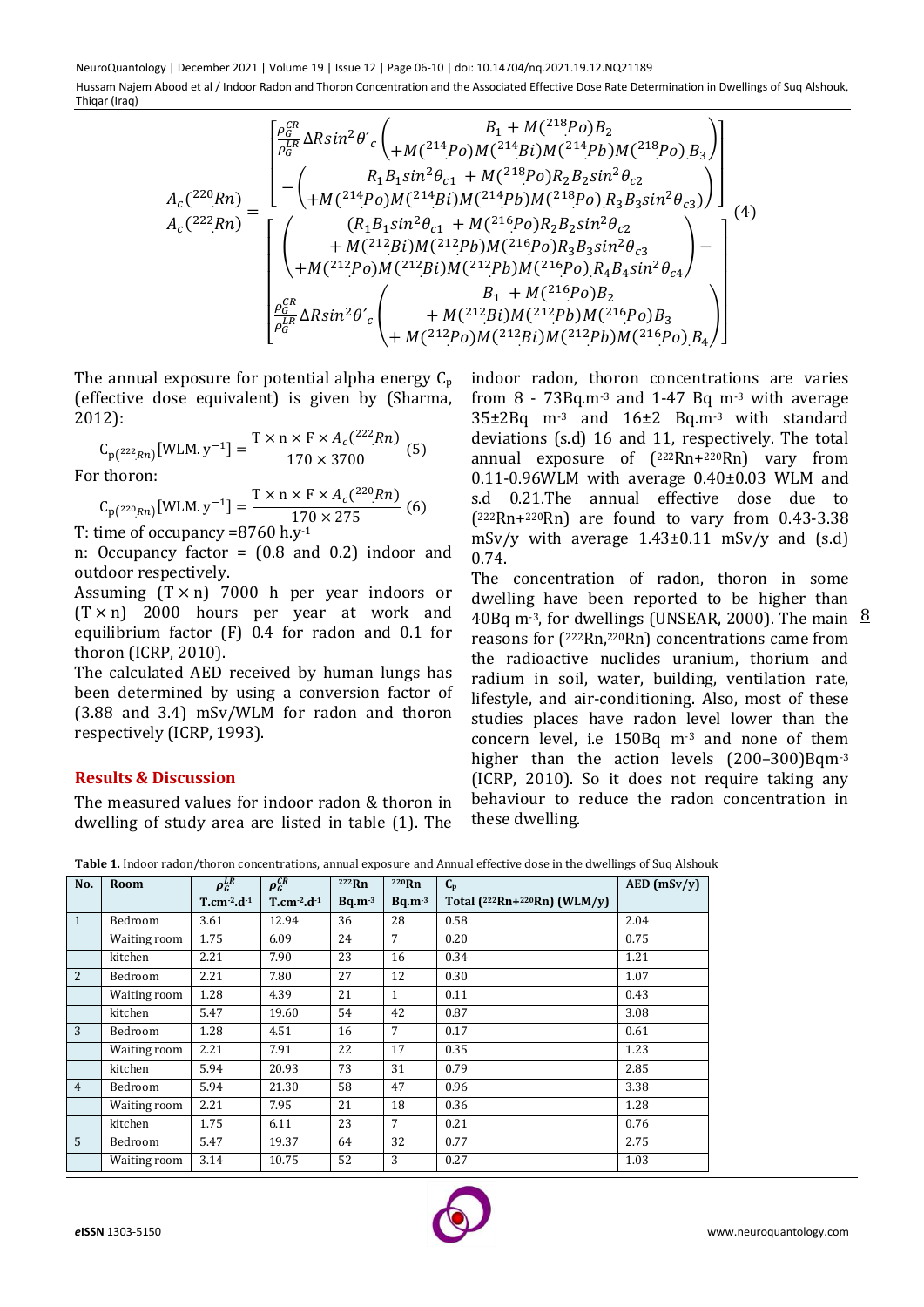NeuroQuantology | December 2021 | Volume 19 | Issue 12 | Page 06-10 | doi: 10.14704/nq.2021.19.12.NQ21189

Hussam Najem Abood et al / Indoor Radon and Thoron Concentration and the Associated Effective Dose Rate Determination in Dwellings of Suq Alshouk, Thiqar (Iraq)

|                 | kitchen      | 2.68 | 9.33  | 37              | 10              | 0.31            | 1.13            |
|-----------------|--------------|------|-------|-----------------|-----------------|-----------------|-----------------|
| 6               | Bedroom      | 2.68 | 9.58  | 27              | 20              | 0.42            | 1.49            |
|                 | Waiting room | 3.61 | 12.57 | 50              | 13              | 0.41            | 1.51            |
|                 | kitchen      | 3.14 | 10.86 | 48              | $\overline{7}$  | 0.32            | 1.19            |
| $7\overline{ }$ | Bedroom      | 4.54 | 16.40 | 40              | 40              | 0.78            | 2.75            |
|                 | Waiting room | 2.68 | 9.59  | 27              | 20              | 0.42            | 1.50            |
|                 | kitchen      | 3.14 | 11.27 | 31              | 25              | 0.51            | 1.79            |
| 8               | Bedroom      | 4.08 | 14.51 | 44              | 28              | 0.61            | 2.17            |
|                 | Waiting room | 5.01 | 17.91 | 51              | 37              | 0.79            | 2.78            |
|                 | kitchen      | 3.61 | 12.68 | 46              | 17              | 0.46            | 1.67            |
| 9               | Bedroom      | 2.21 | 7.94  | 21              | 18              | 0.36            | 1.26            |
|                 | Waiting room | 0.82 | 2.92  | 8               | 6               | 0.13            | 0.45            |
|                 | kitchen      | 2.68 | 9.22  | 42              | $\overline{5}$  | 0.26            | 0.97            |
| 10              | Bedroom      | 2.21 | 7.68  | 32              | $\overline{7}$  | 0.24            | 0.89            |
|                 | Waiting room | 1.75 | 6.24  | 18              | 13              | 0.27            | 0.96            |
|                 | kitchen      | 2.68 | 9.14  | 45              | $\mathbf{1}$    | 0.22            | 0.85            |
| 11              | Bedroom      | 1.75 | 6.08  | 25              | 6               | 0.20            | 0.72            |
|                 | Waiting room | 3.61 | 12.66 | 47              | 16              | 0.45            | 1.64            |
|                 | kitchen      | 5.01 | 17.51 | 67              | 21              | 0.61            | 2.21            |
| 12              | Bedroom      | 3.14 | 11.25 | 32              | 24              | 0.50            | 1.75            |
|                 | Waiting room | 1.28 | 4.58  | 13              | 10              | 0.20            | 0.71            |
|                 | kitchen      | 3.61 | 12.43 | 56              | $\overline{7}$  | 0.35            | 1.31            |
| 13              | Bedroom      | 1.75 | 6.18  | $\overline{20}$ | 10              | 0.24            | 0.87            |
|                 | Waiting room | 2.68 | 9.45  | 32              | 15              | 0.36            | 1.31            |
|                 | kitchen      | 1.75 | 6.31  | 15              | 16              | 0.30            | 1.06            |
| 14              | Bedroom      | 2.68 | 9.70  | $\overline{22}$ | $\overline{25}$ | 0.47            | 1.66            |
|                 | Waiting room | 1.75 | 6.11  | 23              | $\overline{7}$  | 0.21            | 0.77            |
|                 | kitchen      | 2.21 | 7.68  | $\overline{32}$ | $\overline{7}$  | 0.24            | 0.89            |
| 15              | Bedroom      | 2.21 | 7.61  | $\overline{35}$ | $\overline{4}$  | 0.21            | 0.80            |
|                 | Waiting room | 1.75 | 6.26  | 17              | 13              | 0.28            | 0.98            |
|                 | kitchen      | 3.61 | 12.80 | 41              | 22              | 0.52            | 1.85            |
|                 | $Av. \pm SE$ |      |       | $35+2$          | $16\pm2$        | $0.40 \pm 0.03$ | $1.43 \pm 0.11$ |
|                 | Max.         |      |       | 73              | 47              | 0.96            | 3.38            |
|                 | Min.         |      |       | 8               | $\mathbf{1}$    | 0.11            | 0.43            |
|                 | S.D.         |      |       | 16              | 11              | 0.21            | 0.74            |

# **Conclusions**

This work shows the annual exposure results for indoor radon/thoron in Suq Alshouk district southern Iraq (see fig(1)). Calculation for Effective dose has been cured out for citizen there.

The total average for radon in this work is (8-73Bq m<sup>-3</sup>) which is higher than the world average level for indoor radon (40 Bq m-3). Nevertheless, it's lower than the ICRP action level (200–600Bq m-3). The AED for citizen in dwellings has been found less than the world wide radiation dose 2.4mSv/y, and less than the ICRP action level (3-10) mSv/y.



**Figure 1.** Thiqar Governorate Map [11]